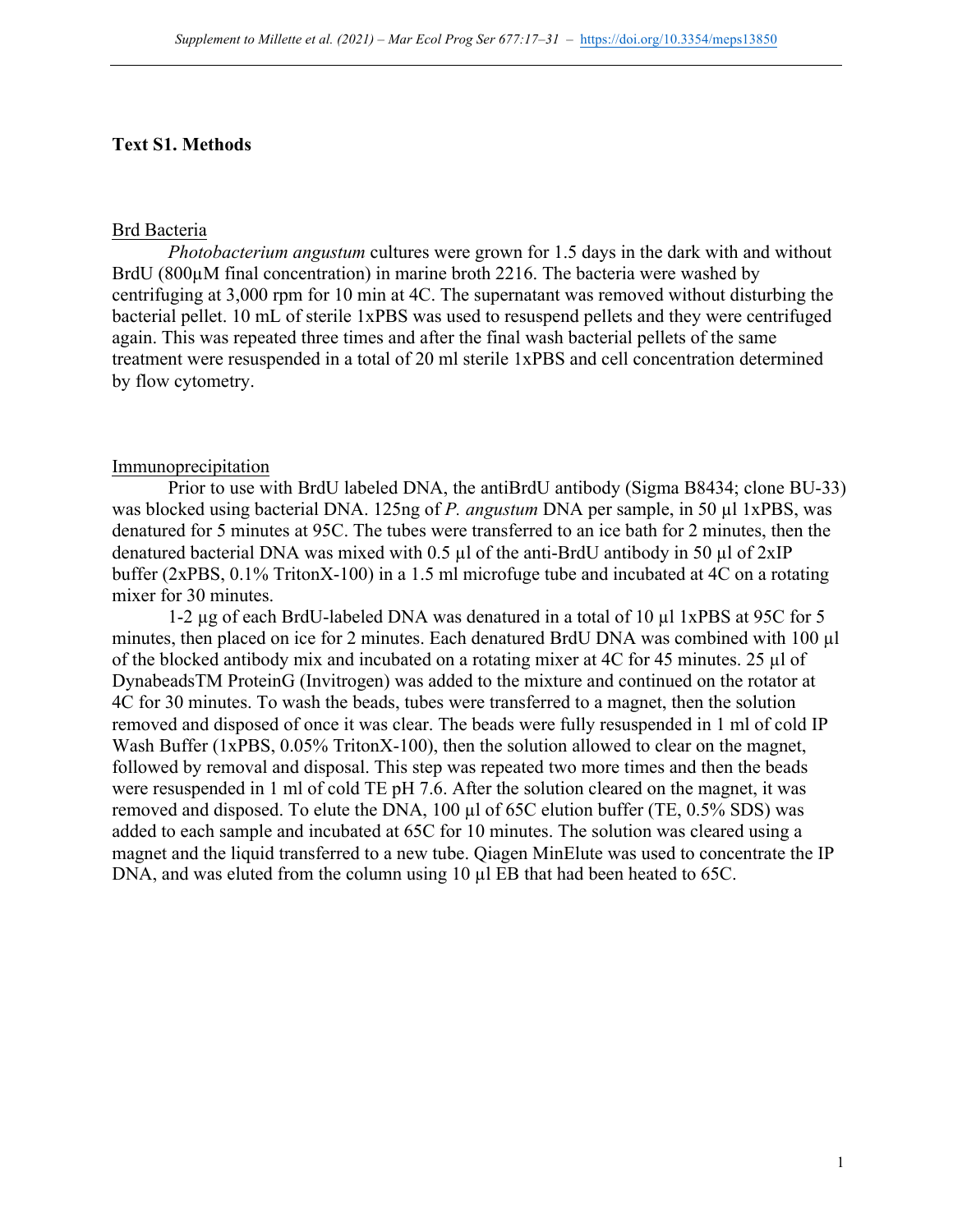# Amplicon sequence

These are the basic qiime2 steps that were used to analyze our MiSeq data. *Demultiplex*

qiime tools import --type 'SampleData[SequencesWithQuality]' --input-path <manifest file name> --output-path <name.qza> --input-format SingleEndFastqManifestPhred33V2

### *Denoise, dereplicate, quality filter & remove chimeras (also removes singletons)*

qiime dada2 denoise-single --i-demultiplexed-seqs <.qza file from above> --p-trim-left 7 - p-trunc-len 200 --p-trunc-q 10 --p-chimera-method pooled --o-table <name.qza> --orepresentative-sequences <name.qza> --o-denoising-stats <name.qza>

# *Merge table and repseq files*

qiime feature-table merge --i-tables <list tables> --o-merged-table <new table name> qiime feature-table merge-seqs --i-data <list of repset files> --o-merged-data <new file name>

# *Cluster sequences based upon identity*

qiime vsearch cluster-features-de-novo --i-table <name.qza> (table created by dada2) --isequences <name.qza> (rep-seqs file created by dada2) --p-perc-identity 1.0 --o-clusteredtable <name.qza> --o-clustered-sequences <name.qza>

# *Assign taxonomy*

qiime feature-classifier classify-consensus-vsearch --i-query <name.qza> (this is the rep-set of sequences just created by cluster) --i-reference-reads silva132\_99.qza --i-referencetaxonomy taxonomy all levels.qza --p-maxaccepts 1 --o-classification <name.qza>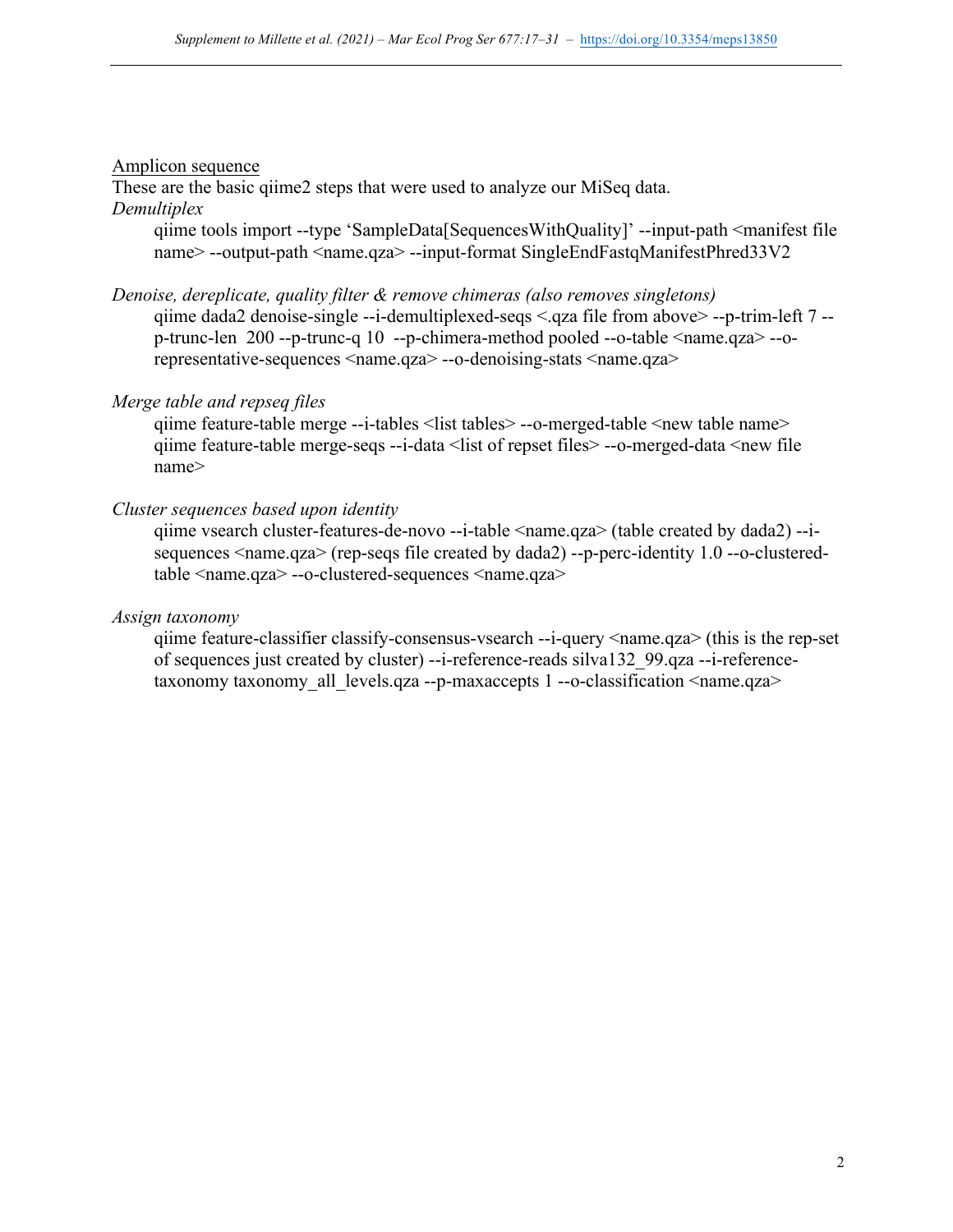|                                                    |             | Menauhant   |             |             |             |             |             |             | <b>Childs River</b> |             |       |         |  |  |  |  |
|----------------------------------------------------|-------------|-------------|-------------|-------------|-------------|-------------|-------------|-------------|---------------------|-------------|-------|---------|--|--|--|--|
| <b>ASV</b>                                         | 6/8/19      | 6/21/19     | 7/5/29      | 7/20/19     | 8/3/19      | 8/16/19     | 6/8/19      | 6/21/19     | 7/5/19              | 7/20/19     | 8/3/1 | 8/16/19 |  |  |  |  |
| Jakobida                                           | $\mathbf X$ | $\mathbf X$ | $\mathbf X$ | $\mathbf X$ | $\mathbf X$ | $\mathbf X$ | $\mathbf X$ | $\mathbf X$ |                     | $\mathbf X$ |       |         |  |  |  |  |
| Telonema                                           | $\mathbf X$ |             |             | $\mathbf X$ |             | X           | X           |             | X                   |             | X     | X       |  |  |  |  |
| Pirum gemmata                                      |             |             |             |             |             |             |             |             | X                   |             |       |         |  |  |  |  |
| Pseudoperkinsus tapetis                            | $\mathbf X$ |             |             |             |             |             |             |             |                     |             |       |         |  |  |  |  |
| Lankesteria metandrocarpae                         |             |             |             | $\mathbf X$ |             |             |             |             |                     |             |       |         |  |  |  |  |
| Novel Apicomplexa Class 1                          |             | $\mathbf X$ |             |             |             |             |             | $\mathbf X$ | X                   | $\mathbf X$ |       |         |  |  |  |  |
| Novel Apicomplexa Class 2                          |             |             | $\mathbf X$ |             |             |             |             |             |                     |             |       |         |  |  |  |  |
| Parauronema longum                                 | $\mathbf X$ |             |             |             |             |             |             |             |                     |             |       |         |  |  |  |  |
| Askenasia sp. LWW2010032604                        | X           |             |             |             |             |             |             |             |                     |             |       |         |  |  |  |  |
| Parauronema cf. virginianum                        |             |             |             |             |             |             |             | X           |                     |             |       |         |  |  |  |  |
| Cryptocaryon uncultured marine eukaryote           |             |             |             |             |             | X           |             |             |                     |             |       |         |  |  |  |  |
| Favella sp. A type I                               |             |             |             |             |             |             | X           |             |                     |             |       |         |  |  |  |  |
| Pelagostrobilidium uncultured ciliate              | $\mathbf X$ |             |             |             |             |             | X           |             |                     |             |       |         |  |  |  |  |
| Rimostrombidium veniliae                           |             |             |             |             |             |             | $\mathbf X$ |             |                     |             |       |         |  |  |  |  |
| Rimostrombidium uncultured alveolate               | X           |             |             |             |             | X           | $\mathbf X$ | $\mathbf X$ |                     |             |       |         |  |  |  |  |
| Choreotrichia uncultured marine eukaryote          |             |             |             | $\mathbf X$ |             |             |             |             |                     |             |       |         |  |  |  |  |
| Strombidium basimorphum                            |             |             |             |             |             |             | X           |             |                     |             |       |         |  |  |  |  |
| Strombidium chlorophilum                           |             |             |             |             |             |             | $\mathbf X$ |             |                     |             |       |         |  |  |  |  |
| Strombidium uncultured alveolate                   |             |             |             |             |             | X           |             |             |                     |             |       |         |  |  |  |  |
| Strombidium uncultured eukaryote                   |             |             |             |             |             | X           |             |             |                     |             |       |         |  |  |  |  |
| Oligotrichia uncultured ciliate                    | $\mathbf X$ |             |             |             |             |             |             |             |                     |             |       |         |  |  |  |  |
| Amoebophrya sp. ex Gymnodinium instriatum          |             | $\mathbf X$ |             |             |             |             |             |             |                     |             |       |         |  |  |  |  |
| Amoebophrya sp. ex Prorocentrum minimum            |             |             |             |             |             |             |             |             | $\mathbf X$         |             |       |         |  |  |  |  |
| Amoebophrya uncultured eukaryote                   |             |             |             | $\mathbf X$ | $\mathbf X$ |             |             |             |                     | $\mathbf X$ |       |         |  |  |  |  |
| Syndiniales Group I uncultured marine eukaryote    |             |             |             |             |             |             | X           | X           |                     |             |       |         |  |  |  |  |
| Syndiniales Group I uncultured marine picoplankton | X           | X           | X           |             |             |             |             |             |                     |             | X     | X       |  |  |  |  |
| Syndiniales Group I uncultured marine alveolate    | X           |             |             |             |             |             | X           |             |                     |             |       |         |  |  |  |  |
| Syndiniales Group II uncultured marine eukaryote   |             |             |             |             |             | X           |             |             |                     |             |       |         |  |  |  |  |
| Syndiniales Group II                               | X           |             | X           | X           | X           | $\mathbf X$ | X           |             |                     |             |       |         |  |  |  |  |
| uncultured dinoflagellate                          |             |             |             | X           |             |             |             |             |                     |             |       |         |  |  |  |  |
| Syndiniales Group II uncultured eukaryote          |             |             |             |             |             |             |             |             |                     | X           |       |         |  |  |  |  |
| Alveolata uncultured eukaryote                     | $\mathbf X$ | X           | X           | X           | X           | X           | $\mathbf X$ | X           | X                   | X           | X     | X       |  |  |  |  |
| <b>Uncultured Cercozoa</b>                         | X           |             |             |             |             |             |             |             |                     |             |       |         |  |  |  |  |
| Nudifila uncultured marine picoeukaryote           | X           |             |             |             |             |             |             |             |                     |             |       |         |  |  |  |  |
| Peregriniidae D2P04A09 uncultured Rhizaria         | X           |             |             |             |             |             |             |             |                     |             |       |         |  |  |  |  |
| Peregriniidae D2P04A09 uncultured marine eukaryote | X           |             |             |             |             |             |             |             |                     |             |       |         |  |  |  |  |
| Peregriniidae unculturedmarine eukaryote           |             |             |             | $\mathbf X$ |             |             |             |             |                     |             |       |         |  |  |  |  |
| Thaumatomastix sp. CC002-Boundary Bay              | X           |             |             |             |             |             |             |             |                     |             |       |         |  |  |  |  |

Table S1. Active heterotroph/parasite ASVs identified by the same methods as the active mixotrophs.